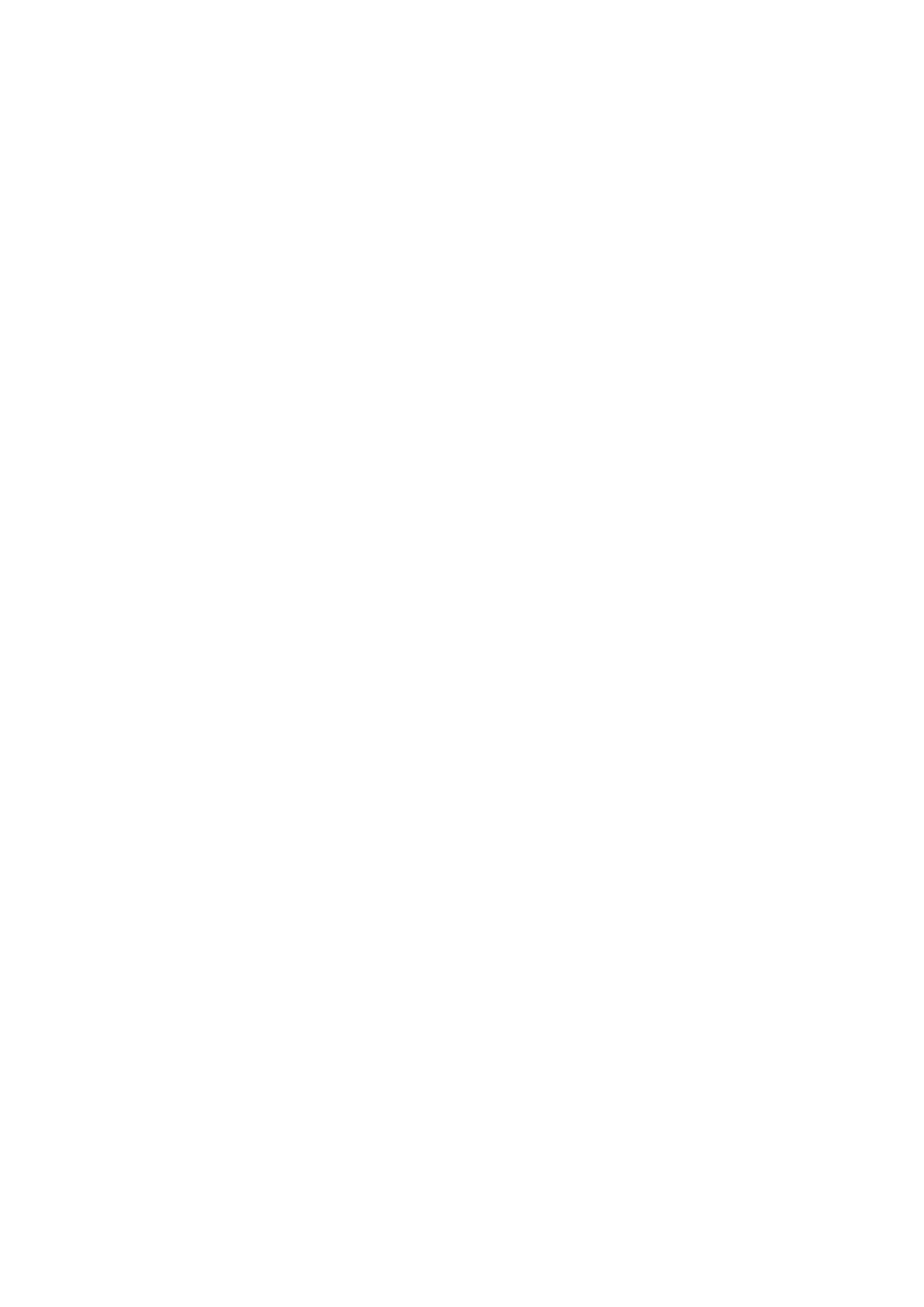# **Contents**

| <b>Issue</b>   | $\Omega$<br>∠ |
|----------------|---------------|
| <b>Annex A</b> | Δ             |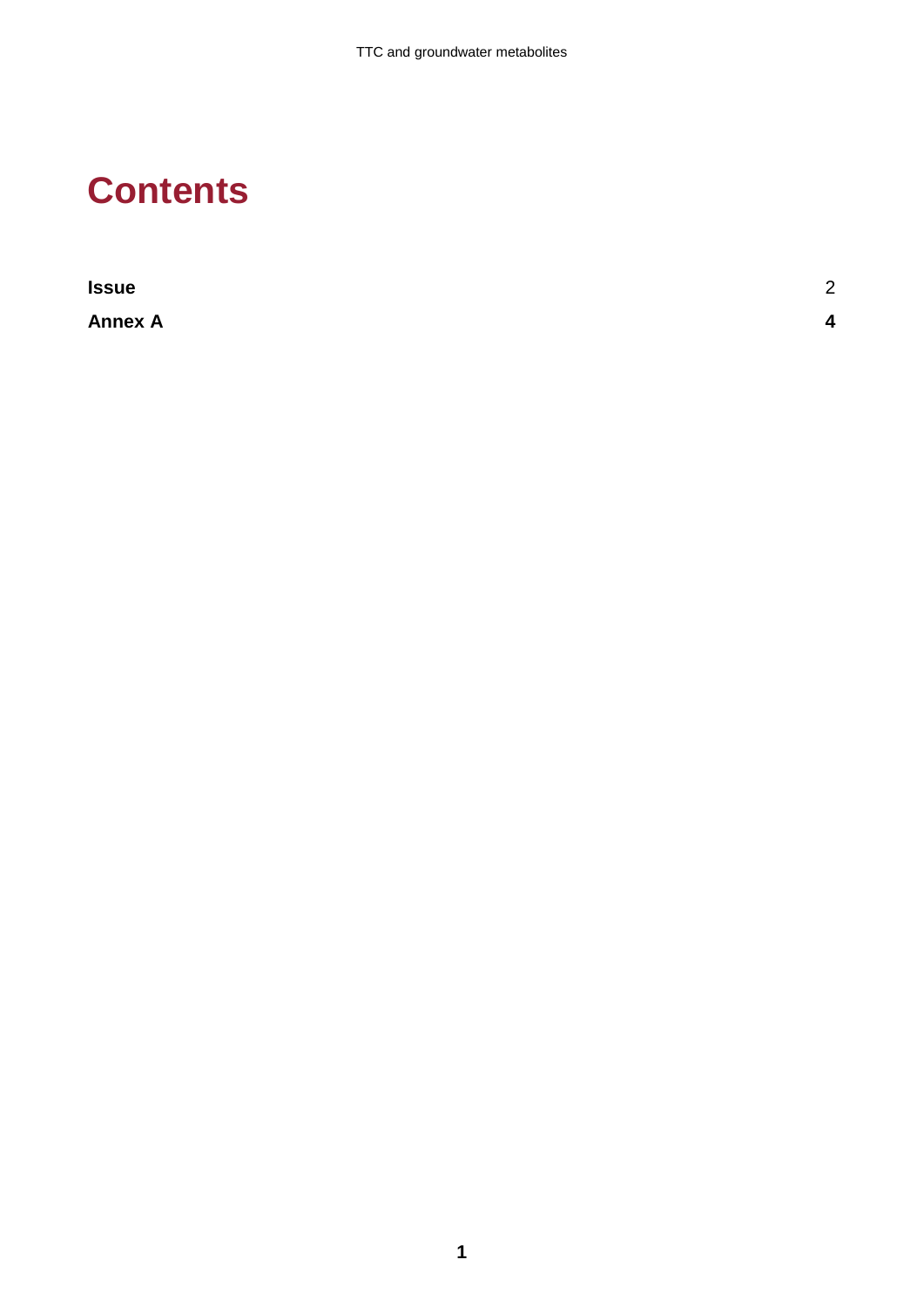### <span id="page-3-0"></span>**Issue**

1

- 1. HSE favours the use of the TTC CCIII value (1.5 µg/kg bw/d) for groundwater (gw) metabolites at step 5 (refined risk assessment) of the relevance assessment of PPPs, when there are no other suitable data to derive metabolite-specific acceptable daily intakes (ADIs). HSE considers it to be a scientifically valid approach which is consistent with the SANCO (2003)<sup>1</sup> gw relevance assessment guidance (the EU guidance currently applicable in Great Britain-GB and Northern Ireland-NI, relevant to this specific aspect of the evaluation).
- 2. The TTC approach is a pragmatic, scientifically valid methodology to assess the oral safety of substances when hazard data are incomplete (EFSA,  $2019)^2$
- 3. Detailed examination of the approach described in the SANCO (2003) guidance has raised a number of questions regarding the scientific merits of the TTC CCIII value and its applicability to step 5 of the relevance assessment. Reference material relevant to this paper is provided in Annex A.
- 4. The SANCO guidance has not been updated since 2003 to take account of technical and scientific progress in its decision-making; the TTC approach in its current form (EFSA, 2019) has become a widely accepted regulatory tool.
- 5. The TTC CCIII value is very conservative, more conservative than any ADI HSE could set using specific animal data on the metabolites; hence it maintains high standards of protection in GB. After excluding genotoxicity, the TTC CCIII value represents the reference value for one of the most toxic chemicals (excluding organophosphates and carbamates) from a large database of substances with adequate data. In the SANCO guidance scheme, genotoxicity needs to be excluded (based on actual negative experimental data, rather than lack of structural alerts) at step 3, in order to proceed to the next step. Therefore, use of the TTC CCIII value in step 5 is clearly supported by robust negative experimental data.
- 6. HSE is committed to minimise unnecessary animal testing, with *in vivo* vertebrate studies being seen as the last resort (Art. 62 of Regulation (EC) No 1107/2009). For metabolites which are not structurally or toxicologically similar to the parent active substance or for which a read-across from a data-rich analogue is not possible, the SANCO (2003) guidance requires at step 5 the generation of repeated dose toxicity studies in experimental animals to establish metabolite-specific ADIs for the subsequent dietary risk assessment. This paper describes when the TTC CCIII value

<sup>1</sup> SANCO (2003) guidance; [Assessment of the relevance of metabolites in groundwater, directive 91/414EEC](https://ec.europa.eu/food/sites/food/files/plant/docs/pesticides_ppp_app-proc_guide_fate_metabolites-groundwtr.pdf)  [\(europa.eu\)](https://ec.europa.eu/food/sites/food/files/plant/docs/pesticides_ppp_app-proc_guide_fate_metabolites-groundwtr.pdf)

<sup>&</sup>lt;sup>2</sup> EFSA (2019) TTC guidance; [Guidance on the use of the Threshold of Toxicological Concern \(europa.eu\)](https://www.efsa.europa.eu/en/efsajournal/pub/5708)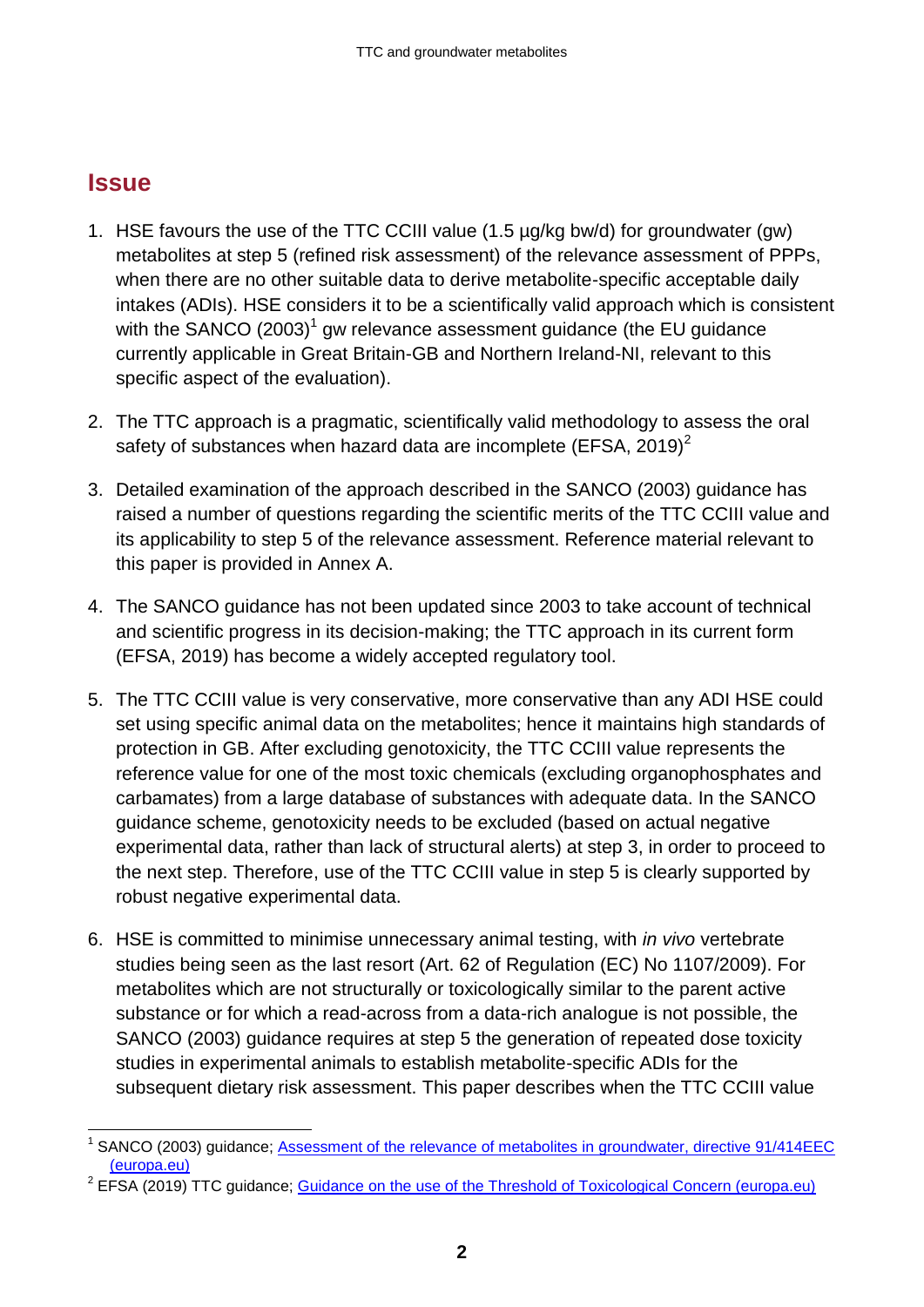can be used as an alternative to studies in experimental animals, leading to a significant reduction in unnecessary animal testing. However, it should only be used when it is considered scientifically justified, in line with the most recent EFSA guidance (2019) on TTC.

- 7. The TTC approach has already been used for dietary (plant and livestock) metabolites by HSE in some applications for extension of authorisation for minor use (EAMU) and in the EU for some active substance assessments.
- 8. The TTC CCIII, being such a low value, might not lead to an acceptable risk; hence it is not a guarantee for authorisation. The TTC CCIII is part of a tiered approach which can be refined further if necessary.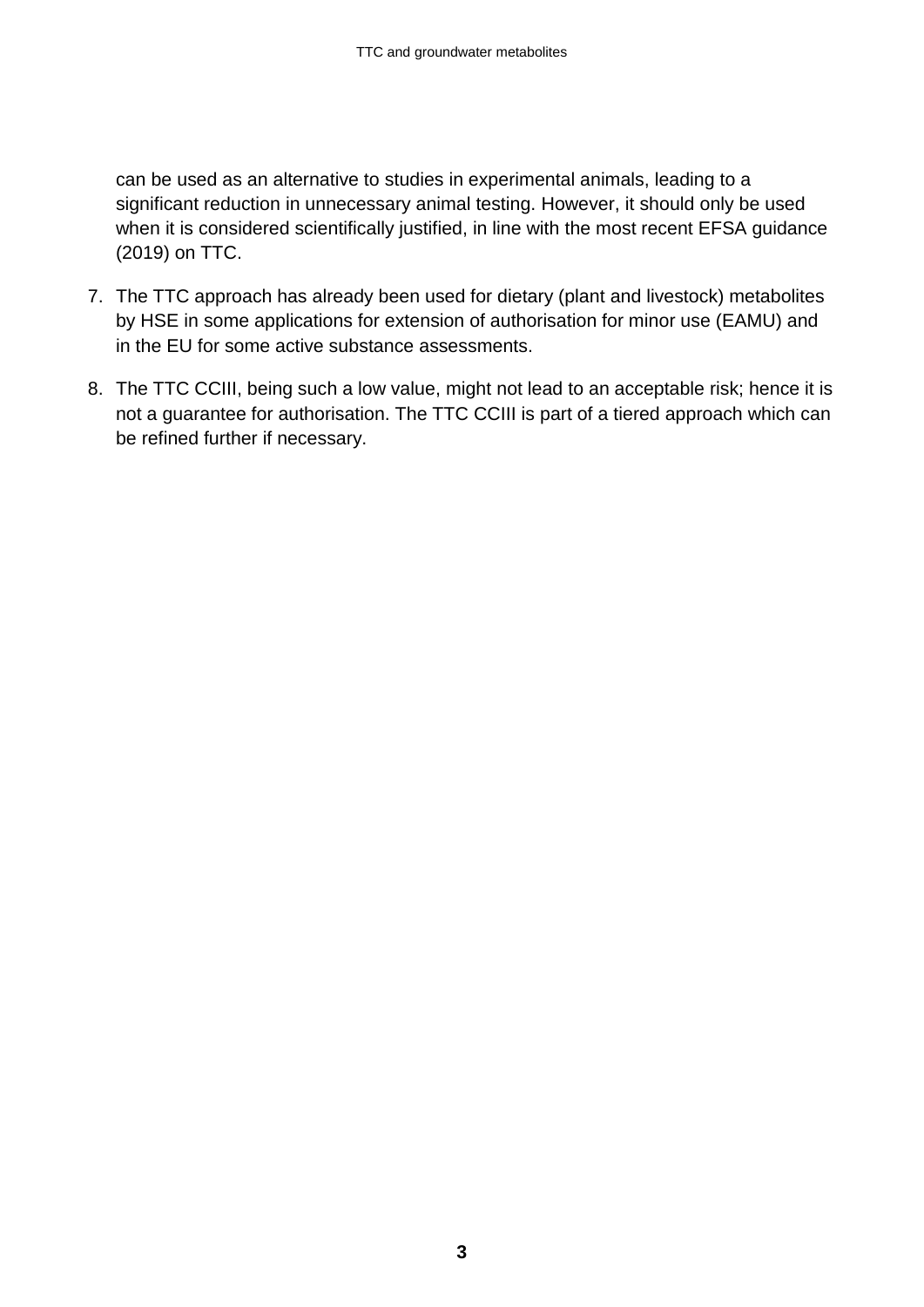# <span id="page-5-0"></span>**Annex A**

#### **Reference material**

**SANCO (2003) guidance; [Assessment of the relevance of metabolites in](https://ec.europa.eu/food/sites/food/files/plant/docs/pesticides_ppp_app-proc_guide_fate_metabolites-groundwtr.pdf)  [groundwater, directive 91/414EEC \(europa.eu\)](https://ec.europa.eu/food/sites/food/files/plant/docs/pesticides_ppp_app-proc_guide_fate_metabolites-groundwtr.pdf)**

#### **Relevant extract from the SANCO guidance**

#### **Step 4: Exposure assessment - threshold of concern approach**

Metabolites which have not been identified as being relevant according to the hazard screening outlined in Step 3, should be further tested in an exposure assessment to make sure that any contamination of groundwater will not lead to unacceptable exposure of consumers via their drinking water. Such an assessment, if done in isolation, would require, in principle, a full set of toxicological data according to Annex II of the Directive to ultimately establish an Acceptable Daily Intake value for these substances and is not excluded in Step 5 below. However, as a pragmatic alternative in cases where a full quantitative risk assessment cannot be provided, an approach following a "threshold of concern" should be followed. The approach is based on a statistical evaluation of lifetime carcinogenicity studies for more than 500 substances, which were originally compiled by Gold et al. 1989 $3$  and later supplemented and refined by other authors. Both, the Scientific Committee on Plants<sup>4</sup> and the Scientific Committee on Food<sup>5</sup> have discussed this concept and found that the available scientific information base is sufficiently large to consider an application of a threshold of toxicological concern as a concept, which is rational, pragmatic and scientifically valid. Following this concept, for substances of unknown structure the Scientific Committee on Plants proposed a toxicological threshold of concern of 1.5  $\mu$ g/person/day or 0.02  $\mu$ g/kg body weight/day<sup>6</sup>, which is in line with the threshold developed by the US-FDA.

<sup>1</sup> 3 Gold et al. 1989 4 SCP 2000 5 SCF, 1996 6 Munro et al., 1996; Munro et al., 1999.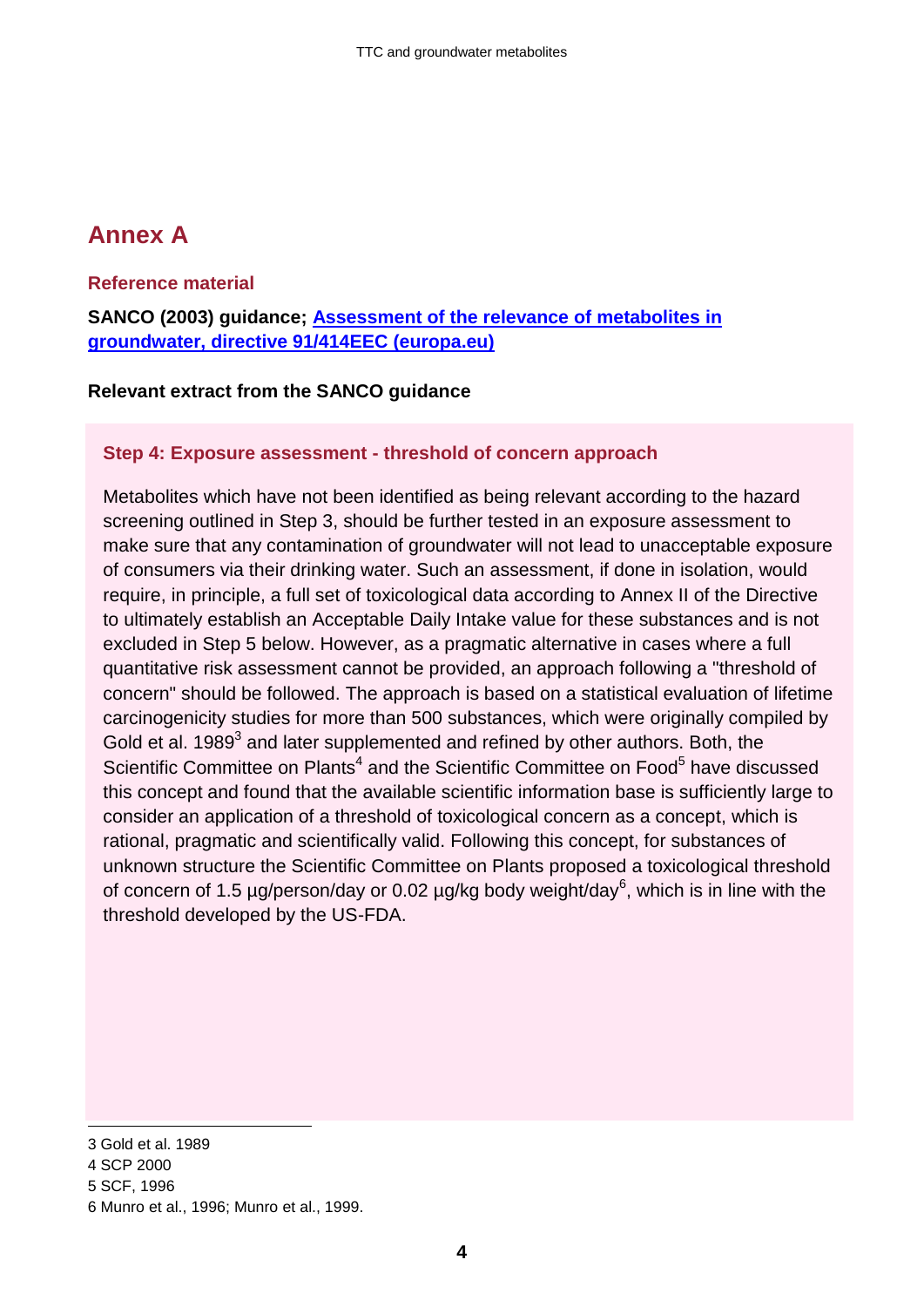Assuming a consumption of 2 liters of water per day<sup>7</sup>, all of which comes from the upper soil layer, such an acceptable exposure level relates to an acceptable estimated upper limit for the concentration of a metabolite of 0.75 µg/L. When carrying out this assessment, it must be checked whether there is potential exposure for consumers via other sources but drinking water, e.g. if the metabolite in question is also found among the residues on treated commodities. Such a potential exposure from other sources should be taken into account in order to ensure that total exposure of consumers to the metabolite will not exceed the acceptable overall threshold of concern of 0.02 µg/kg body weight/day. Such a threshold can only be considered acceptable if the metabolite in question - does not exceed 0.75 µg/L (or a lower level, if consumers are exposed also via other routes) and has passed Step 3 i.e.

- has a lower biological activity than the parent,

- is not genotoxic and
- is not defined as toxic.

Substances for which all metabolites meet all these criteria can be further considered for Annex I inclusion. Where there is insufficient information to do a satisfactory assessment at this Step, then a refinement is necessary and further data will be required in Step 5.

#### **Step 5: Refined risk assessments for non-relevant metabolites**

Metabolites which have passed steps 1 to 3 and for which levels of estimated concentrations of metabolites in groundwater (as defined in Step 2) lie between 0.75 μg/L (from Step 4) and 10 μg/L will require a refined assessment of their potential toxicological significance for consumers. All such metabolites, which are estimated to occur at levels exceeding the toxicological threshold for unknown substances, must be fully identified and also synthesised by the notifier, if necessary to allow their further testing.

The appropriate strategy for the assessment of these cases has to be developed on a case-by-case basis in collaboration between the notifier and the Rapporteur Member State.

<sup>1</sup>  $7$  Which is a conservative value also recommended by WHO (1994).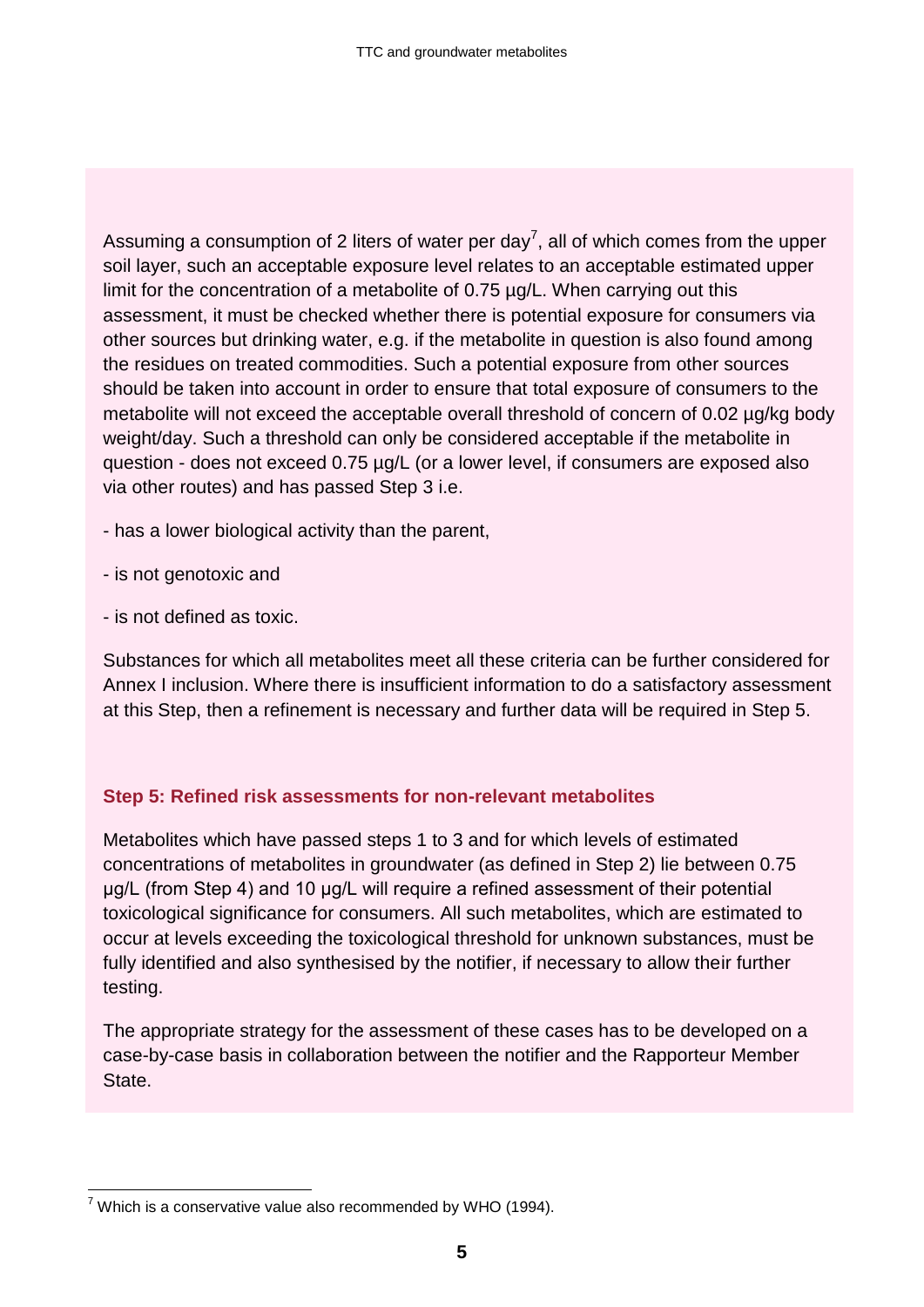As a general principle, it should be understood that data requirements raised in this context do not always have to be addressed by experimental studies. Notifiers may, if possible, address open questions by using available information in support of a scientific and rational assessment. Valuable sources of information include, but are not limited to:

- consideration of molecular structure of the metabolite (active part intact?);
- the occurrence of metabolites in existing tests with the active substance;
- general knowledge on the relationship between the toxicity of metabolites and their parent substances;
- available knowledge on related compounds.

In such cases expert judgement may be used to determine the necessity of requiring additional information. With regard to human toxicology it should be investigated in particular whether a metabolite was also identified in mammalian laboratory animals and, consequently, has been intrinsically subject to toxicity studies along with the active substance. The occurrence of metabolites, their quantification and the extrapolation of this information to humans should be based on expert judgement, taking into consideration known differences in phase one and two metabolism and assessments of biochemical plausibility. For example, a metabolite formed in soil, which may be present in groundwater may be a plausible metabolite in mammals, which is only transient and, therefore, not detectable in significant quantity in laboratory animals. Conjugates formed in biotic processes in the soil may be readily cleaved in the gastro-intestinal tract and may give rise to known metabolites in mammals. If the metabolite is found in laboratory animals, the acceptable limit in groundwater for this compound may be defined on the basis of existing studies with the active substance.

If a metabolite is not likely to be formed in laboratory animals upon exposure to the active substance, stepwise testing should be conducted to determine the full toxicological profile of the metabolite or to generate enough information to allow a comparison with the toxicology profile of the active substance to be made. The extent of the toxicology testing should be determined by expert judgement on a case-by-case basis, but the investigation of potential genotoxicity will probably represent the first step in most cases. The notifier should always be required to provide justification when a full toxicological profile is not produced. Possible reasons for avoiding unnecessary testing include the use of existing information on alerting structures (SAR), or toxicological information derived from structurally related chemicals.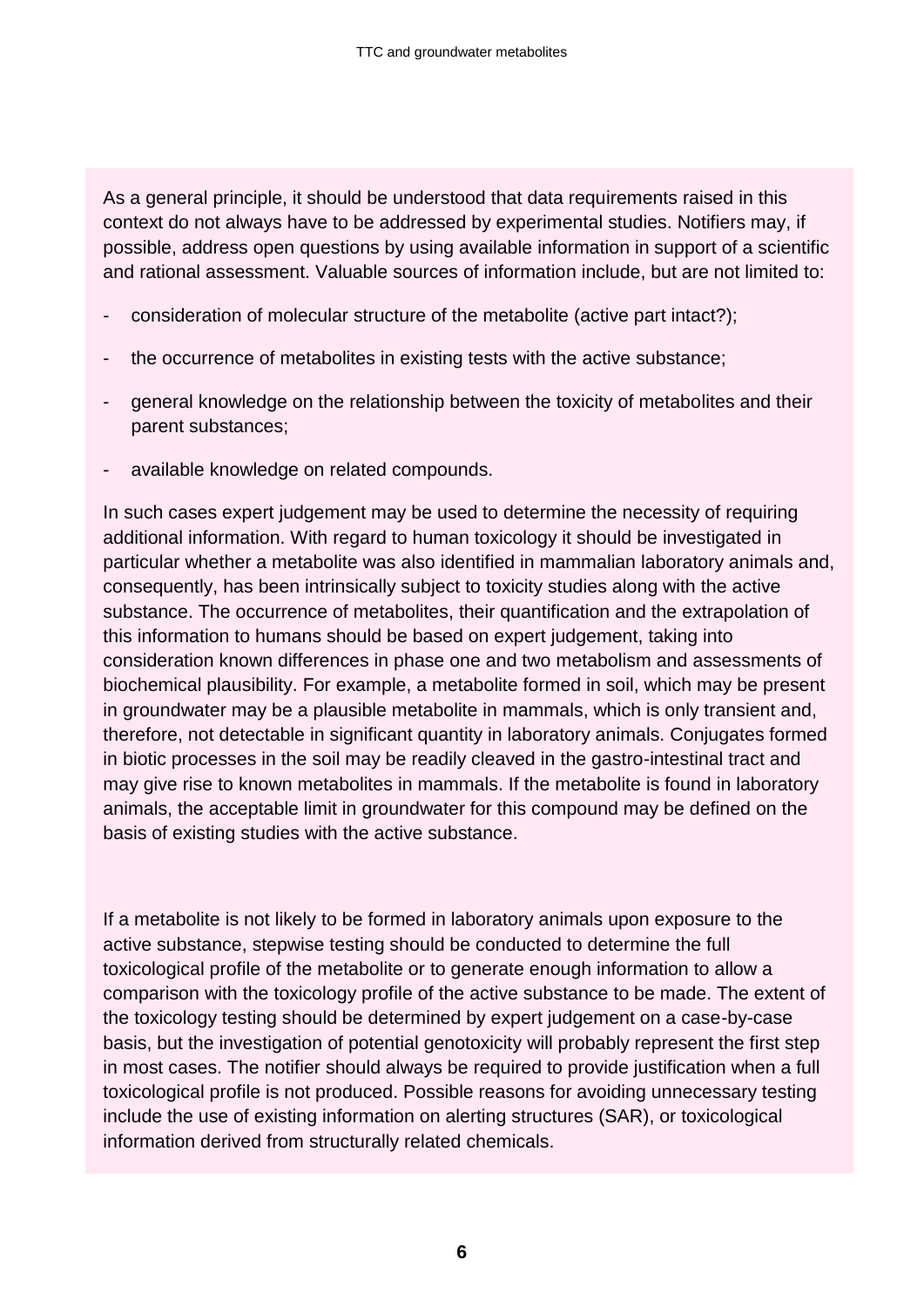#### **EFSA (2019) TTC guidance; [Guidance on the use of the Threshold of Toxicological](https://www.efsa.europa.eu/en/efsajournal/pub/5708)  [Concern \(europa.eu\)](https://www.efsa.europa.eu/en/efsajournal/pub/5708)**

#### **Relevant extract from the EFSA TTC guidance:**

The Scientific Committee confirms that the Threshold of Toxicological Concern (TTC) is a pragmatic screening and prioritisation tool for use in food safety assessment. This Guidance provides clear step-by step instructions for use of the TTC approach. The inclusion and exclusion criteria are defined and the use of the TTC decision tree is explained. The approach can be used when the chemical structure of the substance is known, there are limited chemical-specific toxicity data and the exposure can be estimated. The TTC approach should not be used for substances for which EU food/feed legislation requires the submission of toxicity data or when sufficient data are available for a risk assessment or if the substance under consideration falls into one of the exclusion categories. For substances that have the potential to be DNA-reactive mutagens and/or carcinogens based on the weight of evidence, the relevant TTC value is 0.0025 µg/kg body weight (bw) per day. For organophosphates or carbamates, the relevant TTC value is 0.3 µg/kg bw per day. All other substances are grouped according to the Cramer classification. The TTC values for Cramer Classes I, II and III are 30 µg/kg bw per day, 9 µg/kg bw per day and 1.5 µg/kg bw per day, respectively. For substances with exposures below the TTC values, the probability that they would cause adverse health effects is low. If the estimated exposure to a substance is higher than the relevant TTC value, a non-TTC approach is required to reach a conclusion on potential adverse health effects.

#### **TTC values – classification of substances**

| <b>Classification</b> | <b>TTC</b> value in<br>µg/person/d | <b>TTC</b> value in<br>µg/kg bw/d |
|-----------------------|------------------------------------|-----------------------------------|
|                       |                                    |                                   |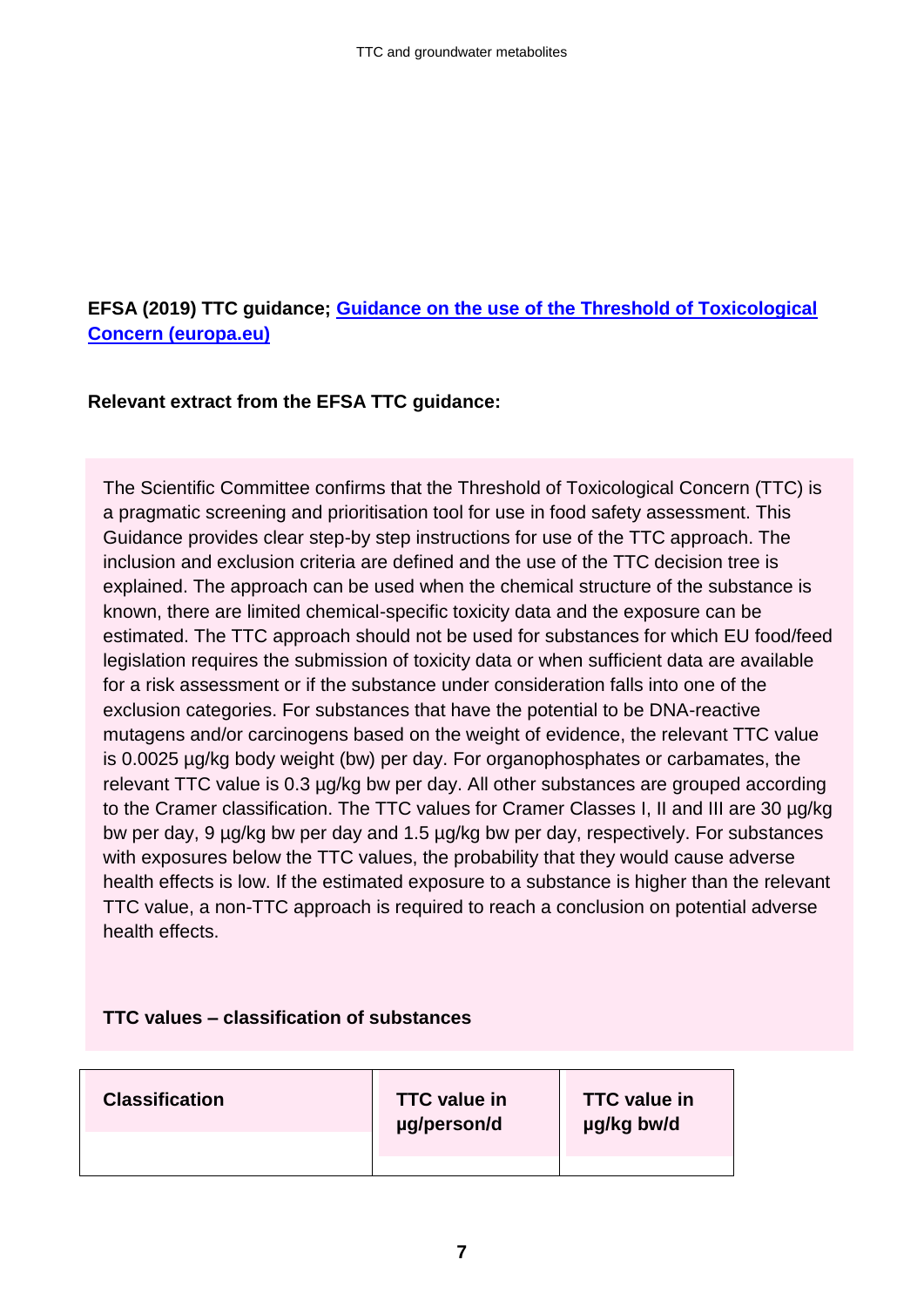| <b>Potential DNA-reactive</b><br>mutagens and/or carcinogens | 0.15 | 0.0025 |
|--------------------------------------------------------------|------|--------|
|                                                              |      |        |
| Organophosphates and<br>carbamates                           | 18   | 0.3    |
|                                                              |      |        |
| <b>Cramer Class III</b>                                      | 90   | 1.5    |
|                                                              |      |        |
| <b>Cramer Class II</b>                                       | 540  | 9      |
|                                                              |      |        |
| <b>Cramer Class I</b>                                        | 1800 | 30     |
|                                                              |      |        |